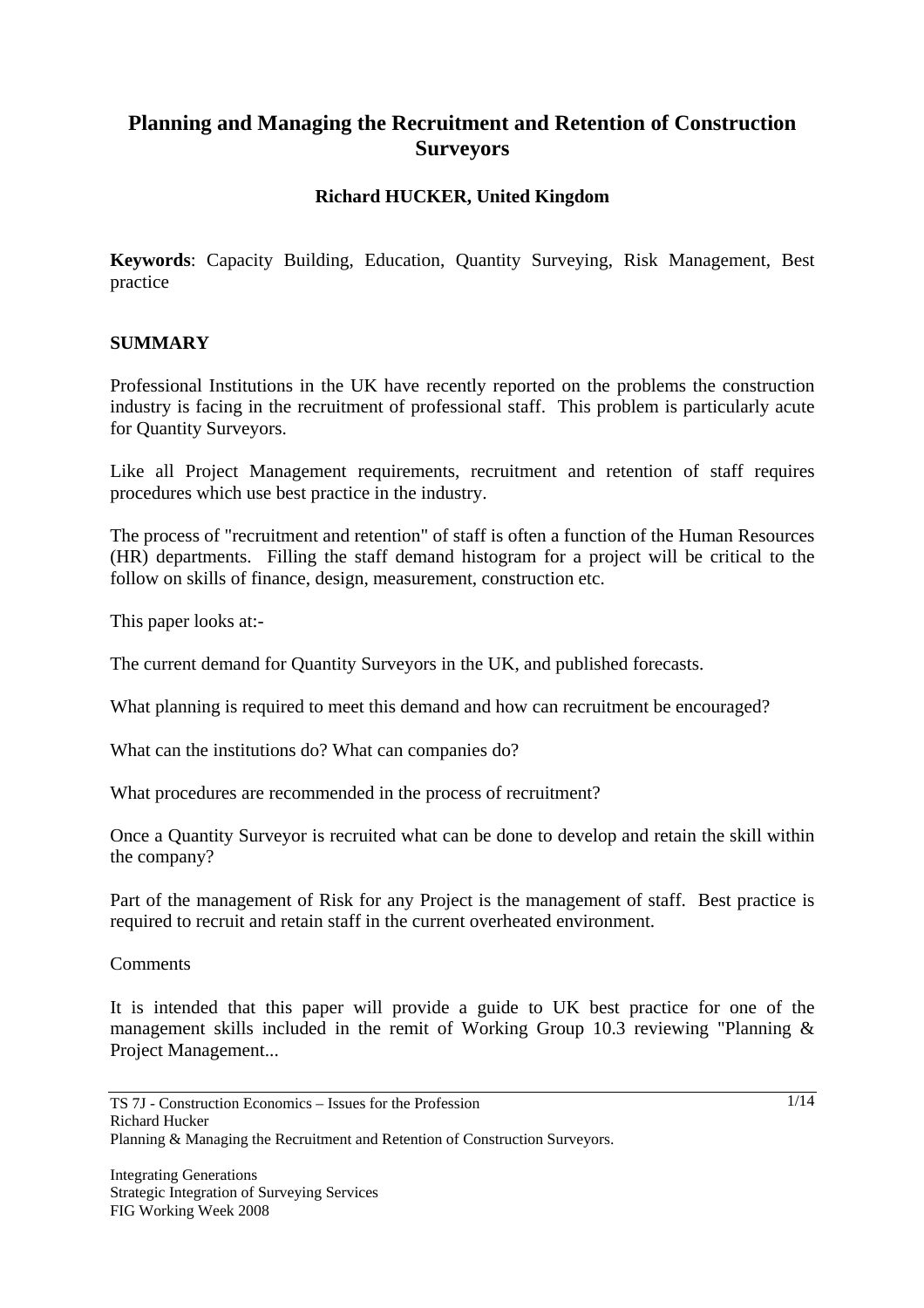# **Planning and Managing the Recruitment and Retention of Construction Surveyors**

## **Richard HUCKER, United Kingdom**

### **1. INTRODUCTION**

Forecasts for the UK construction industry anticipate rising demand for infrastructure over the next few years. Output is expected to grow at 7.0 per cent per annum peaking at 10% in 2012 when the Olympics and its associated infrastructure and transportation are completed. Growth is occurring in roads, rail, airports, energy, water, sewerage and ports with demands for replacement facilities in health & schooling. Alternative sources of funding such as PFI are being used to help satisfy these developments.

This growth is increasing the requirements for resources particularly for skilled professionals. The overall aim of this report is to review the planning required to manage the recruitment and retention of commercial construction surveyors in this overheated environment thereby mitigating the risk of reduced profitability and over-run due to lack of adequate staffing. This report looks particularly at Quantity Surveyors in the UK but the principles considered apply to all recruitment and retention of staff.

#### **2. FORECAST CONSTRUCTION DEMAND**

One of the key problems is the erratic nature of national construction demands. This is typical of the Civil and building cycles in all European countries.



**Source:** Construction Market Intelligence, Department of Trade and Industry, Table 1.3

TS 7J - Construction Economics – Issues for the Profession Richard Hucker

Planning & Managing the Recruitment and Retention of Construction Surveyors.

Integrating Generations Strategic Integration of Surveying Services FIG Working Week 2008

2/14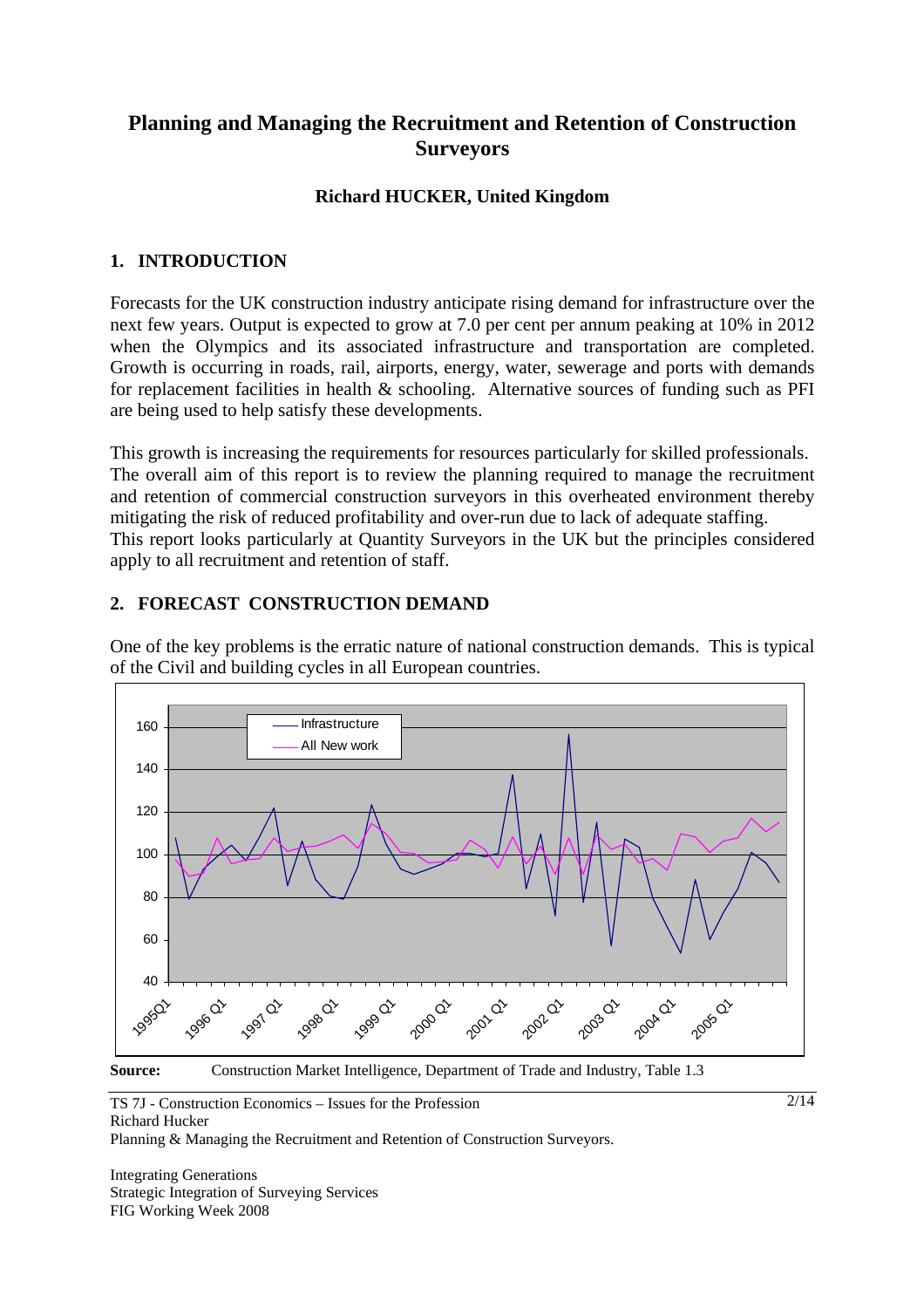Fig 1 shows the peaks in commissioning of new work in the UK civil infrastructure sector. It also shows the smoother line associated with new work for all construction activities.

It is apparent that forward planning staff requirements is more difficult if workload is limited to specific sectors of the industry. A broader spread of workload will assist in providing continuity of employment provided staff can be moved between sectors.

## 3. **CURRENT SITUATION IN THE UK**

#### **3.1 Demographics of Supply**

During the 1980's the construction industry in the UK became overheated. This was followed by a recession in the early 1990's. This recession led to professionals and craftsmen leaving the industry a reduction in skills training, a drop in applications for construction courses and when demand slowly increased in the late 1990's a significant increase in self-employment. The unmanaged effect of this recession has lead to an industry wide skills gap for professional staff who should have been recruited and trained during this period. The UK employs a particular skill described as Quantity Surveyors. This may be called Cost Engineering or Commercial Management in other parts of the world.

#### **3.2 Demand Forecast**

Table 2 indicates the growth in professional staff required in the Civil Engineering sector alone.

**Table 2:** CSN Projections of Employment Demand for Civil Engineering Skills: UK Total Demand for Workers

| Occupation                        | 2007  | 2011  | $Growth*$ | $AAR**$ |
|-----------------------------------|-------|-------|-----------|---------|
|                                   | (000) | (000) | (% )      | (000)   |
|                                   |       |       |           |         |
| <b>Construction Professionals</b> | 277.6 | 302.0 | 10.8      | 12.3    |
| & Technical Staff                 |       |       |           |         |
| <b>Plant Operatives</b>           | 42.9  | 47.1  | 9.6       | 1.6     |
| Plant Mechanics & Fitters         | 23.4  | 24.9  | 6.5       | 1.0     |
| Steel Erectors/Structural         | 26.8  | 28.8  | 7.4       | 1.0     |
| Civil Engineering Operatives nes  | 62.8  | 69.2  | 10.1      | 2.1     |
|                                   |       |       |           |         |
| <b>Construction Managers</b>      | 193.3 | 211.1 | 9.3       | 6.3     |
| <b>Bricklayers</b>                | 100.2 | 114.4 | 14.1      | 5.1     |
| All Wood Trades                   | 288.0 | 320.9 | 11.4      | 12.7    |

**Source:** CSN (2007) Blueprint for UK Construction Skills 2007 -2011

**Notes:** \* Growth is absolute percentage change between 2007 and 2011 \*\*AAR is Average Annual Requirement to meet new and replacement demands

TS 7J - Construction Economics – Issues for the Profession Richard Hucker

Planning & Managing the Recruitment and Retention of Construction Surveyors.

Integrating Generations Strategic Integration of Surveying Services FIG Working Week 2008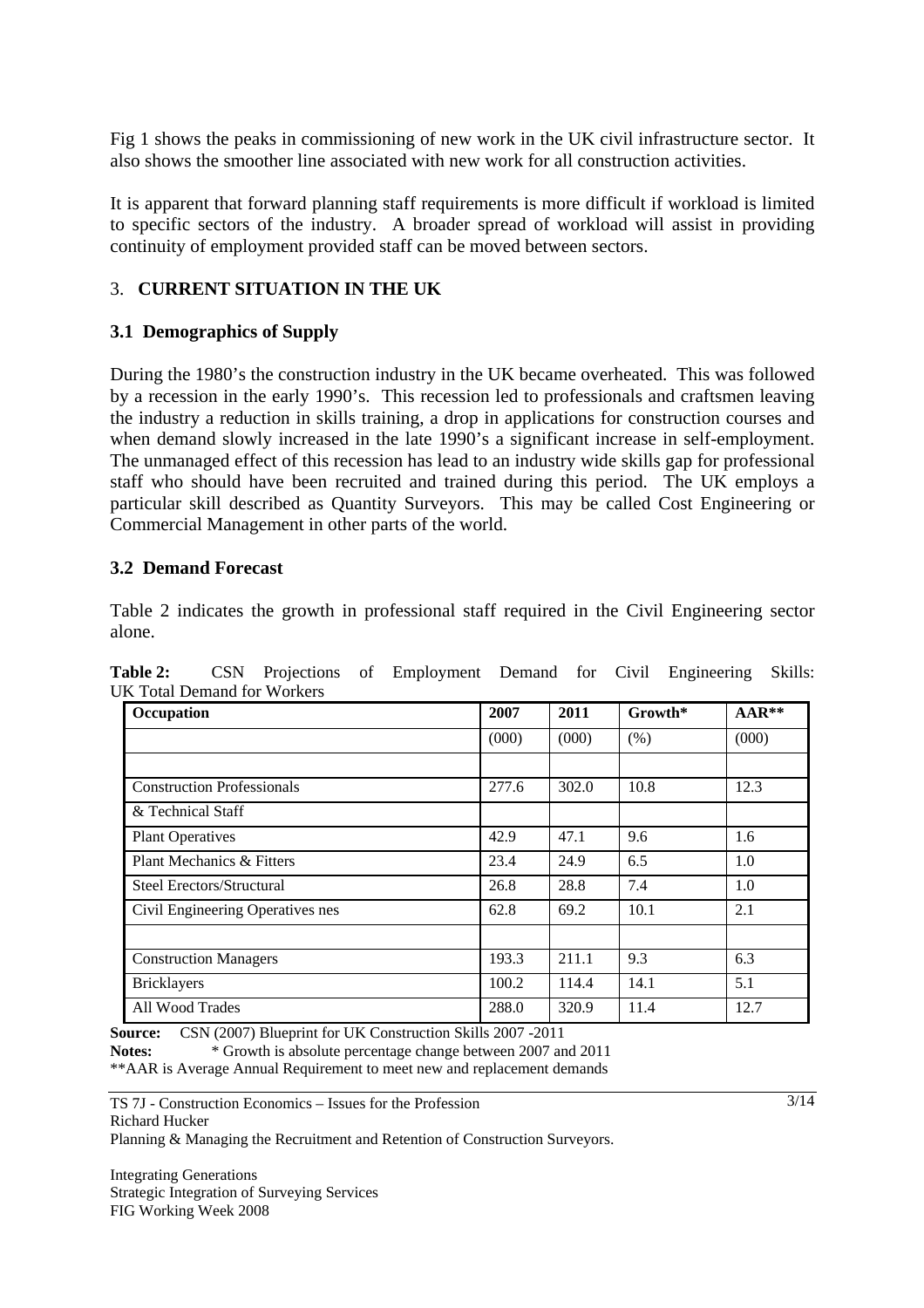This indicates a projected increase of 24,000 professional jobs in the civil engineering sector over the five year period. Taking into account the need to replace existing professionals implies an increase of some 12,000 new entrants for each year through to 2011.

Of these professionals the "Survey of UK Professionals" indicates that we can expect some 17% to be commercial staff representing an average annual increase in demand in the UK Civils sector of about 2000 new civil engineering commercial surveying entrants per year.

The recent credit crisis in the UK and the downturn in new starts for housing and offices will have an impact, but the latest survey figures available (Q1 2008) still show 30% of companies in the UK reporting difficulties in recruiting quantity surveyors.

## **4. SUPPLY OF SURVEYORS IN UK**

The response of companies to the demand for new entrants has been:-

To increase UK graduate recruitment

Recruit from outside the UK

Make the industry more attractive to under-represented socio-demographic groups.

Raise the required work of qualified professional staff to cover the more challenging commercial aspects of construction.

#### **4.1 From Colleges**

The number of people studying towards degrees has been increasing. Changes are also taking place in the structure of supply with the creation of skill academies and apprenticeship schemes

Increased supply of graduates does not necessarily mean increased supply to industry. Significant numbers of students studying in UK are of overseas origin and will not continue to work in the UK. Graduates also choose to pursue careers' in other industries.

Organisations must maintain and increase their share of those graduates entering the industry by improving the profile of the profession, improving the profile of the company and seeking to become involved with trainees at an early stage. Companies in UK have improved their graduate recruitment packages and widened their focus to other disciplines in non-cognate areas such as accountancy.

#### **4.2 From outside the UK**

Recruitment has taken place from Eastern Europe,, South Africa, Australia, New Zealand and Canada and most recently from the Indian sub-continent and South America. There is however a worldwide demand for the skills of quantity surveyors commercial and contract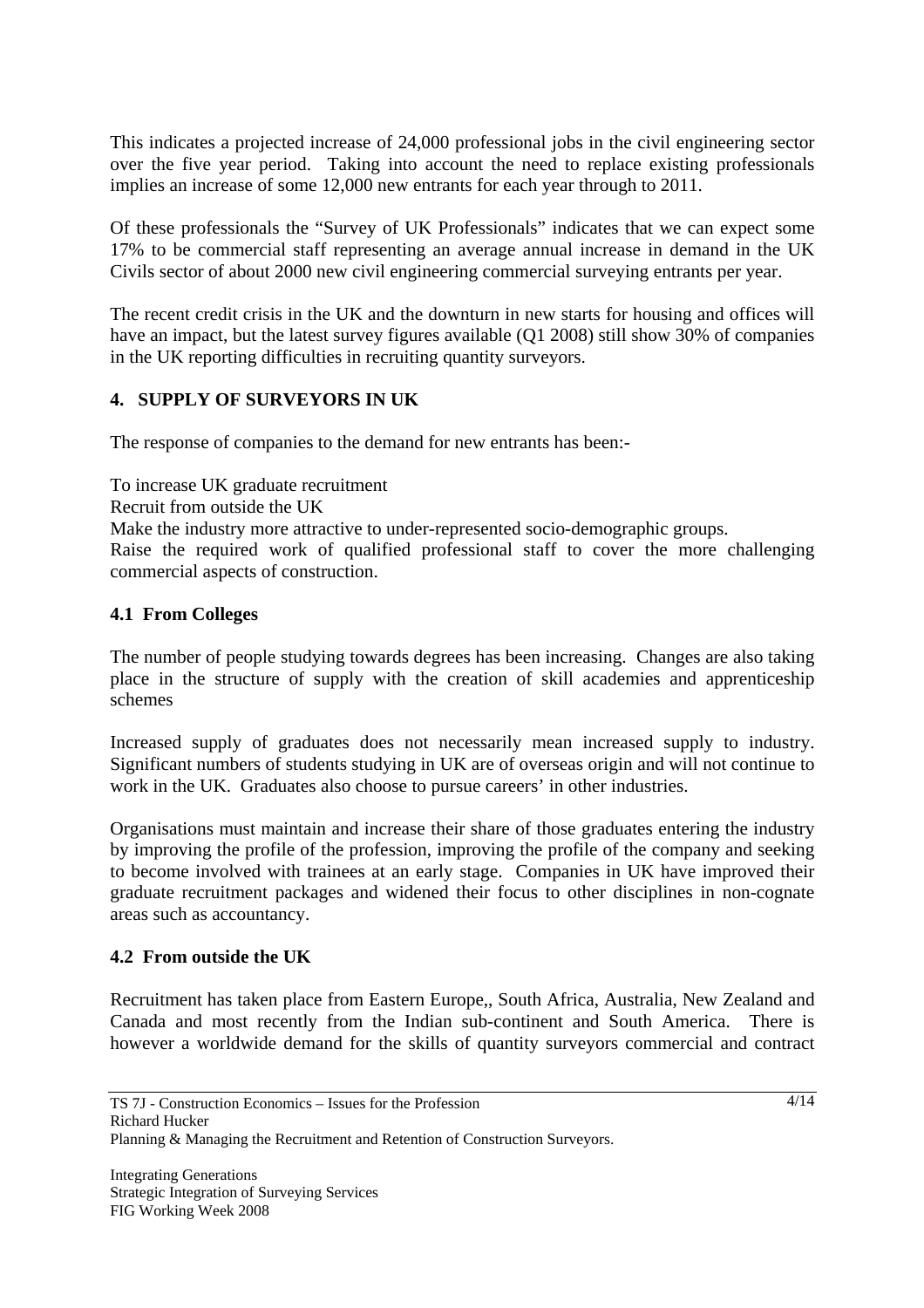engineers. This has limited the potential sources of migrants to the UK with many European countries reporting difficulties in recruiting commercial surveyors.

## **4.3 From other sources**

Organizations must also look to improve the supply by attracting under-represented groups such as women and ethnic minorities. UK statistics indicate that the construction sector only employs about 13% women.

Organizations must continue to build on training and development within the profession and make the best use of skilled staff with the use of less skilled staff for routine tasks and improving productivity through "working smarter"

Un-employment in the UK is at historically low levels. There is no obvious pool of unemployed who can provide professional skills although re-training from other professions remains possible.

Re-employing older workers provides opportunities for short term assistance and consultancy roles. Recruiting older workers requires a flexible approach to employment arrangements to accommodate lifestyle requirements. Increasing numbers of older staff are retiring in the UK as the post second world war bulge in the population passes 60.

## **5. RECRUITMENT**

A summary of the process and procedures involved is shown in Appendix 1. Recruitment steps described apply to recruitment of new starts from the UK but provide a framework for all recruitment.

#### **5.1 Lead In Time**

The vast majority of recruits will have a degree in a related discipline, preferably from a university affiliated with one of the major industry bodies. To assist candidates gain their degree companies often sponsor students through their studies, these students also acquire work experience with the sponsor in holiday periods from University. Companies also take on candidates at trainee level just after they have completed A-Levels who then complete a degree-course whilst working.

All this means that the minimum basic lead-in time to a Commercial or Cost Management career is the three-year degree course. Subsequently staff are expected to obtain accreditation from one of the industry bodies, ICE, RICS, ICES etc. The length of time this take depends on the accreditation but generally requires a 2 to 4 year, post degree course, commitment. Staff must be fully supported through the process of obtaining their accreditation with a full suite of training materials and courses. The best companies have strong training programmes for Graduates which encourages up to 80% of students applying for Professional Competence passing first-time.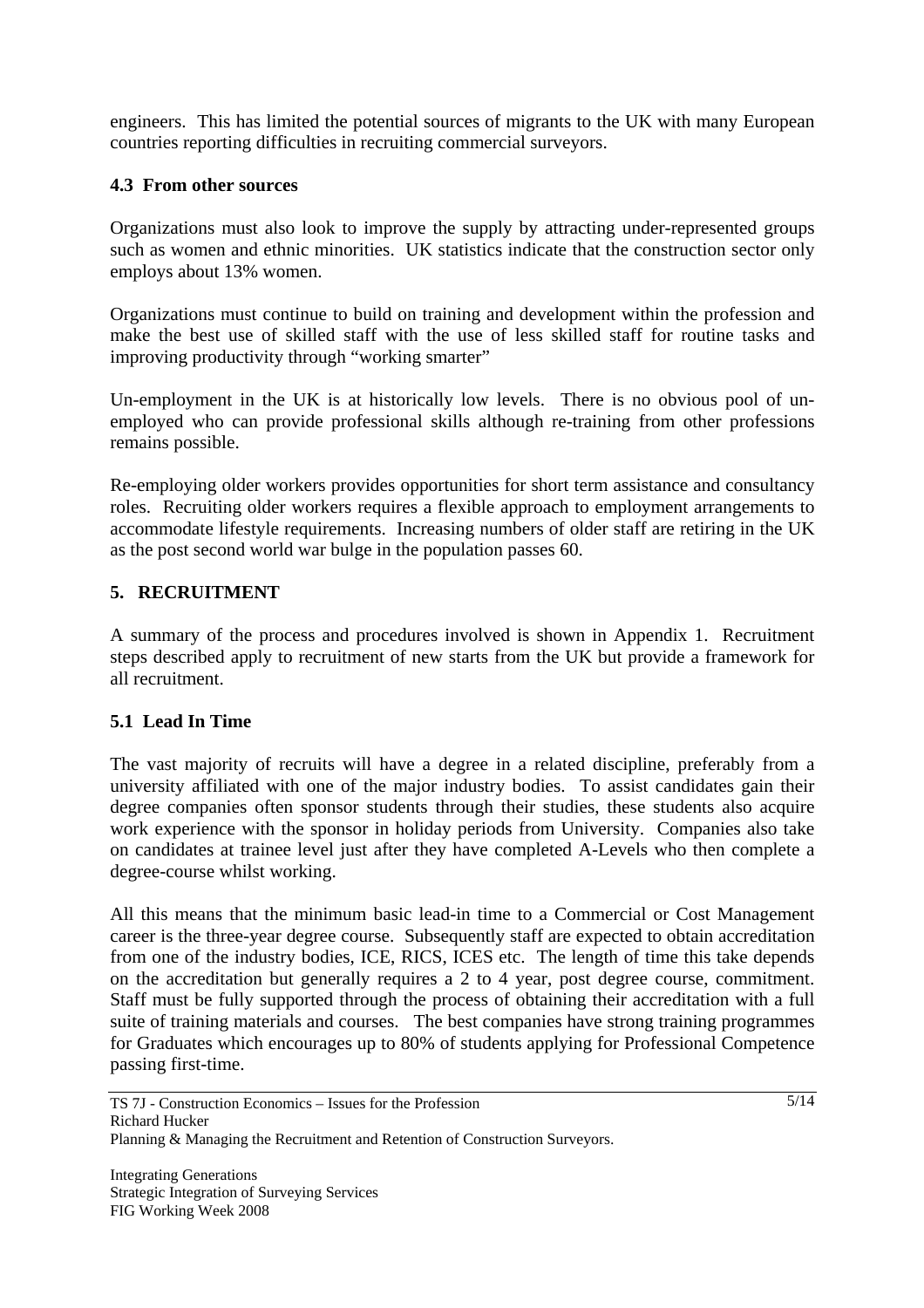### **5.2 Structured Career**

Employees are more comfortable, and more likely to be retained if they can see a structured career path with an employer. Much effort is expended in developing staff during the training period leading to chartered professional status. Retention during the first few years following accreditation is the most problematic when training goals have been achieved. Middle management positions are currently the most difficult to recruit due to the shortage described in 3.1 above.

## **5.3 Range of benefits**

All companies have to ensure their benefit package is competitive and comprehensive. With the shortage of candidates driving the recruitment market, every company is keen to attract and retain staff by providing a strong benefit package. Candidates do get used to the level of benefits they can expect from the major companies, so most of the packages are now very similar with very little to chose between them. Benefit packages include;

26/28 days holiday Pension – contribution by the company depending on the level of role Healthcare cover – single cover, with family cover available at extra cost Life Assurance

## **5.4 Spread of Recruitment**

Recruitment before or during training requires long term commitment to a development programme.

Recruitment overseas involves protracted and costly recruitment programmes and a commitment to employ for a period.

Recruitment of women and senior individuals requires, in particular, attention to the work-life balance by allowing flexible working conditions.

Recruitment by transfer between companies, a minimum of 5-7% churn rate (annual movement of staff between companies) is experienced in the industry, but this pushes up benefit packages without increasing new entrants.

#### **5.5 Raising the Construction Industry profile for Children**

Companies and Professional Organisations need Graduate recruitment teams who are targeted to attract candidates at all levels from school leavers through to Graduates.

Many UK offices, particularly those with a regional bias, have a strong policy of taking on trainees. These candidates are 18 years of age and just completed A-levels (or equivalent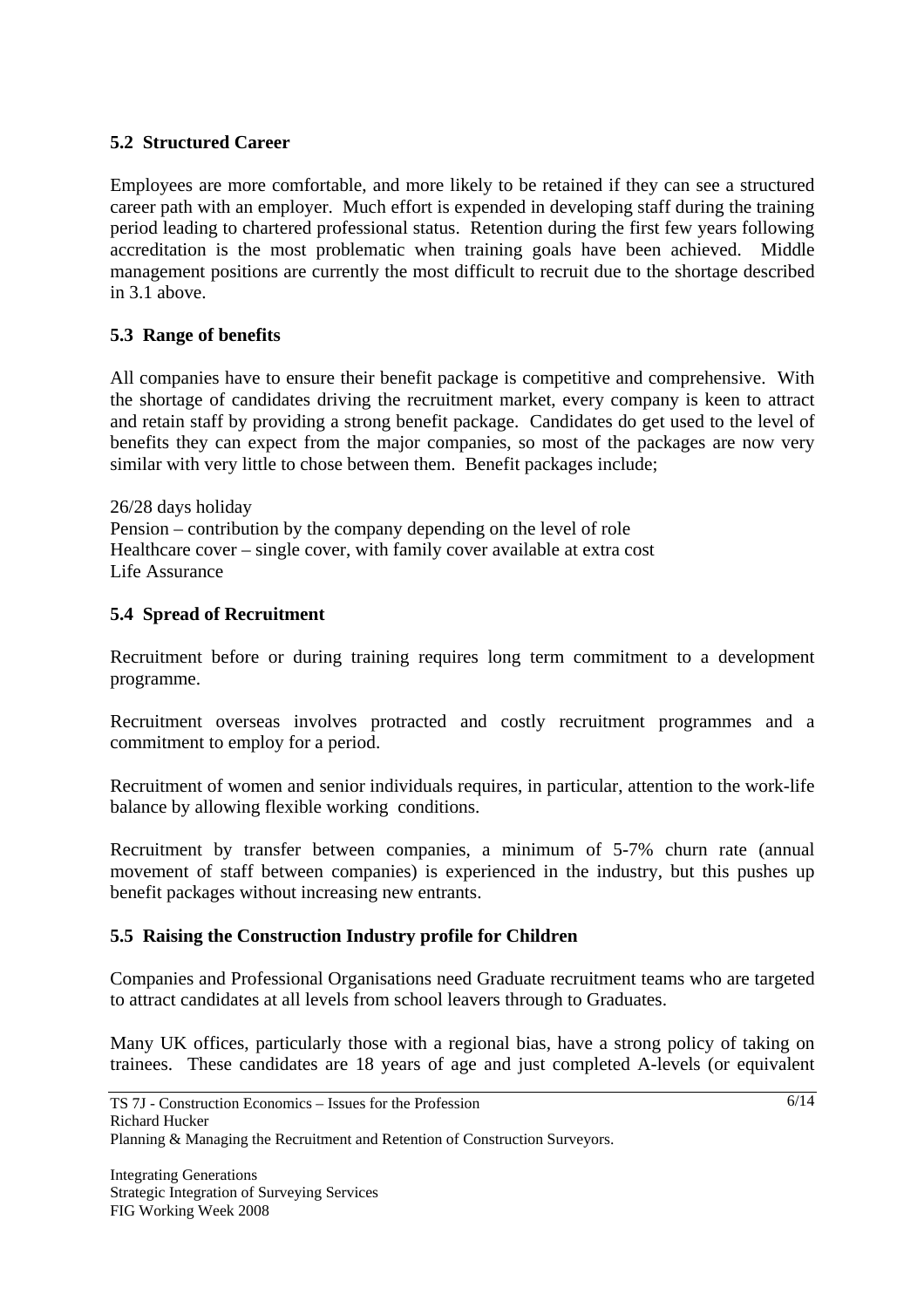qualifications). They are then offered full-time employment whilst supporting a day-release course at college. This has been very successful for offices where the pool of candidates is very small locally. Companies must take responsibility for increasing awareness of the opportunities in the industry for school leavers.

## **5.6 Quality of recruits**

There are a number of selection methods that can be used to ensure recruitment of the right person for each position. With recruitment a key driver, companies have to adopt a recruitment process to support the business. The process ensures that every candidate who applies, whether through an Agency, advert response or recommendation, is captured and acted upon appropriately. This also ensures that every candidate, regardless of whether they are right at that point in time, receives the same experience of the recruitment function.

Initially a trained recruitment team, who understand the requirements for staff across the business, evaluate the applications, often obtaining greater clarity on certain aspects of their background. For suitable candidates they send details onto the relevant team for review, this ensures every candidate is put forward to the most appropriate role / office for their skills, experience and aspirations.

Candidates are also provided with a clear job description with detailed competencies. This assists them to prepare appropriately for the interview and provides clarity on the expectations / responsibilities involved in the role. It is using these competencies that allow determination of a candidate's suitability for the role at interview.

Every interviewer should be trained to ask candidates competency-based questions at interview and it is normal for a representative from HR to be present to provide an alternative perspective in the interview. Companies need to use their line managers to buy into the recruitment process and they should be trained to get the best out of candidates at interview and to truly test candidate competency. This ensures selection of the right candidates for each role and effective interpretation of the information gained at the interview.

For certain roles this selection process needs to be enhanced. Candidates are expected to undertake a group exercise (industry and role-related) and to complete a presentation on a preidentified topic in front of a selection panel (in front of between 2-6 Managers in total). This is a more in-depth selection process which assesses group dynamics and candidate technical competence on specific job-related topics. Such selection techniques demand a greater time commitment from candidates and line managers but ensure more information is gained on which to base important appointment decisions.

A policy of talent pooling candidates so they can be identified for future roles, while they may not be suitable for any roles on offer at the immediate time their skills could be an asset in the future. This assists planning for projects and ensures candidates are put forward for the most suitable role for their skills, experience and aspirations.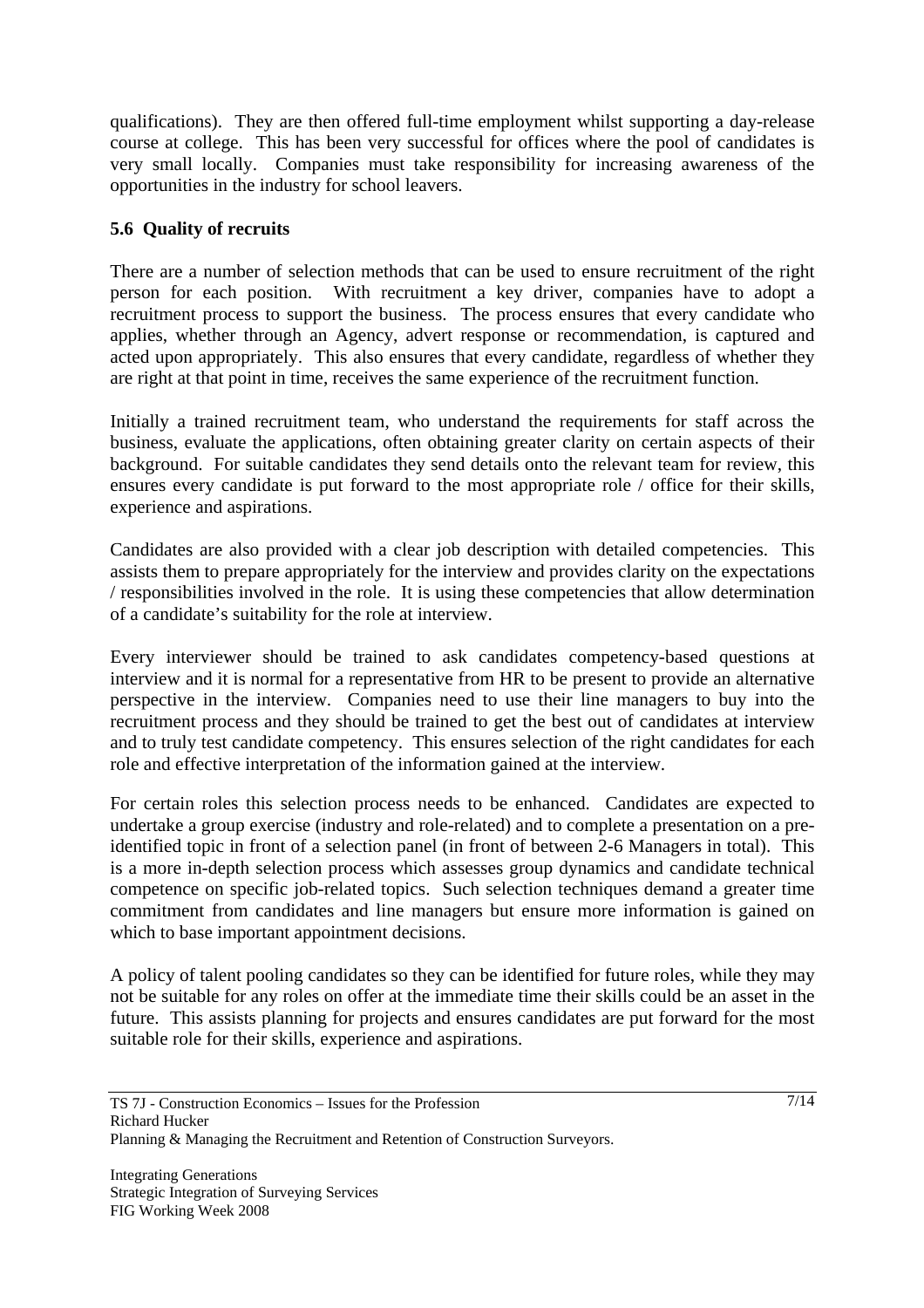Once a decision to recruit has been made and a candidate identified, companies need to plan to recruit individuals quickly. Whilst recruitment of staff remains a sellers market a quick response and quick resolution to making an offer are pre-requisite to being seen as a progressive and dynamic company. A period of 4/7 days should be the target for making an offer.

## **6. MANAGING THE NEW RECRUIT**

It is necessary to focus a great deal of time ensuring candidates understand the role they are undertaking and the company's expectations. This also provides a measure against which to identify training needs.

Once candidates are appointed they should undertake a personal development review which identifies training needs and role objectives. This is a continual process normally completed every six months and is an invitation for both employer and employee to share their thoughts on their current role and their aspirations. It is an opportunity to identify new roles or promotion prospects, thereby ensuring staff are continually offered the opportunity to undertake roles that are suited to their knowledge and experience.

## **6.1 Job Description**

Clear job descriptions are important to new recruits. Job descriptions should form part of the enquiry and be part of the information supplied to a new recruit. Providing easy access to clear information on a company is an important start to development of long-term loyalty. A list of headings of information to be available to new recruits is attached as appendix 2.

#### **6.2 Induction**

To assist new recruits 'transitioning' into a company everyone should have a corporate induction for at least one day. This reaffirms the company's values and mission, and ensures that everyone understands what the company is looking to achieve.

#### **7. RETENTION**

#### **7.1 Retaining employees**

Many of those working in the industry have a weak attachment to their employer. Organisations have to put in place practices which will encourage retention and reduce wastage and churn.

#### 7.1.1 Workload

The construction industry is notorious for its cyclic workload. In civil engineering, capital expenditure is too easy to alter as the Governments budget alters. In housing and construction peaks and troughs depend on the supply and demand for built up area.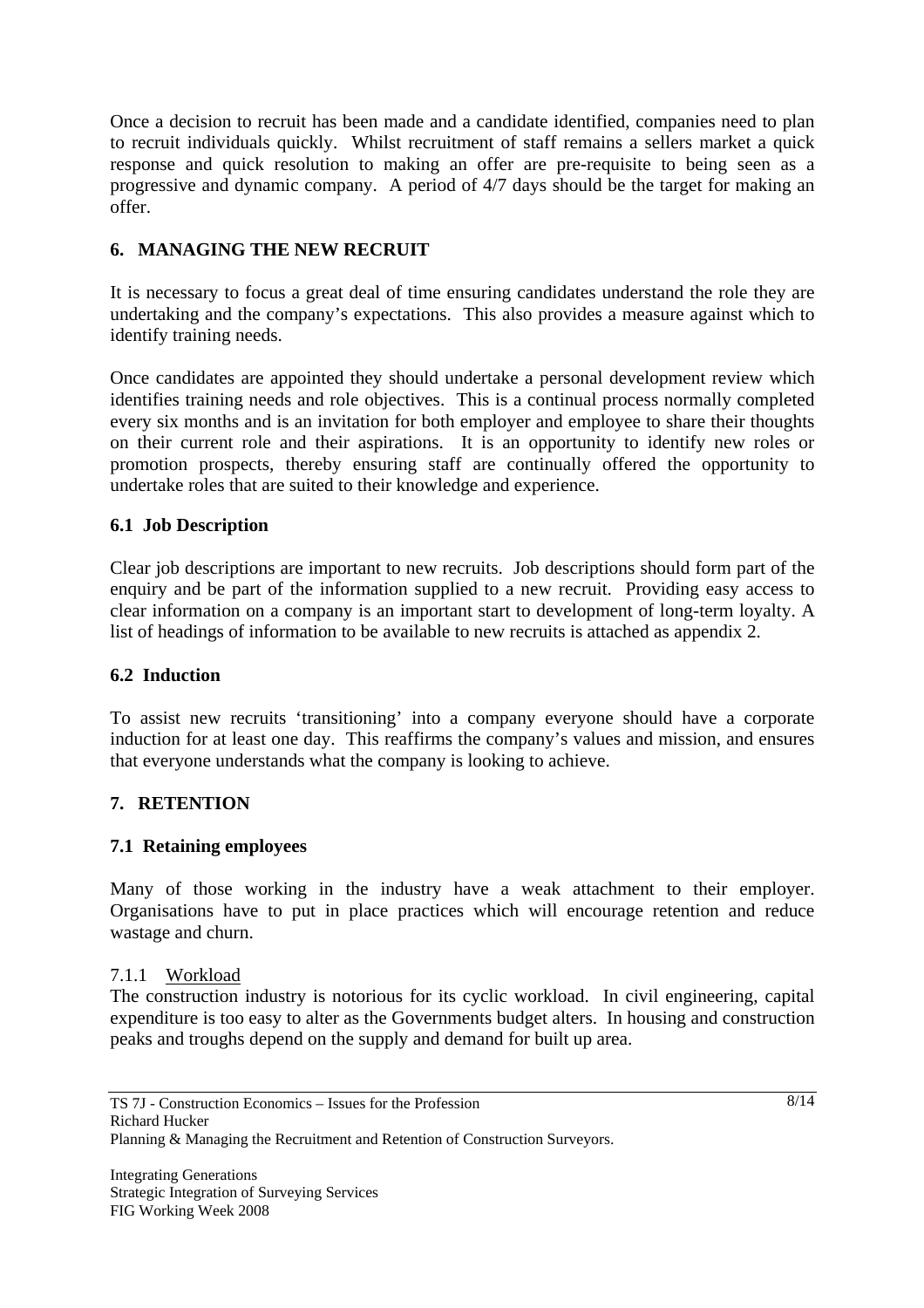Professional organisations and the industry need to encourage the highest degree of cooperation with clients to even out the workload. Partnering and framework agreements assist in longer-term resource levelling but Government must take account of the downside to cyclic funding.

## 7.1.2 Promotion

Providing a strong meritocracy environment, ensures that employees are promoted based on merit. Companies should not wait for a vacant role in the organisational structure before promoting staff; this supports a culture of recognition and encourages all staff to consistently perform at their best. With the industry's shortage of candidates, looking after staff is incredibly important, new recruits of the quality required are a scarce skill-set which must be supported.

#### . 7.1.3 Career Opportunities

In the current overheated environment companies have to consistently examine how they can continually attract new staff without inflating industry salaries unnecessarily. One main focus is to provide candidates with a career opportunity with specific focus on their training and education needs which are whole-heartedly supported regardless of their level in the organisation. Career development must be maintained even within flat management structures

## **7.2 Motivation**

## 7.2.1 Improved work-life balance

Arranging to provide work closer to home often improves retention.

Provide and encourage participation in sports and extra cericular activities.

Provide a community of professionals to keep abreast of latest developments and encourage participation in professional .

Professional organizations can continue to increase the number of women employed by improving the work-life balance in roles that do not require sustained on-site work.

Continuing to address the aspiration of staff by change through regular appraisals and action to address the changing needs of the individual and family. Examine the drivers which influence employees during their professional life (Career, professional status, social life, progression, security, location, financial, opportunities,) and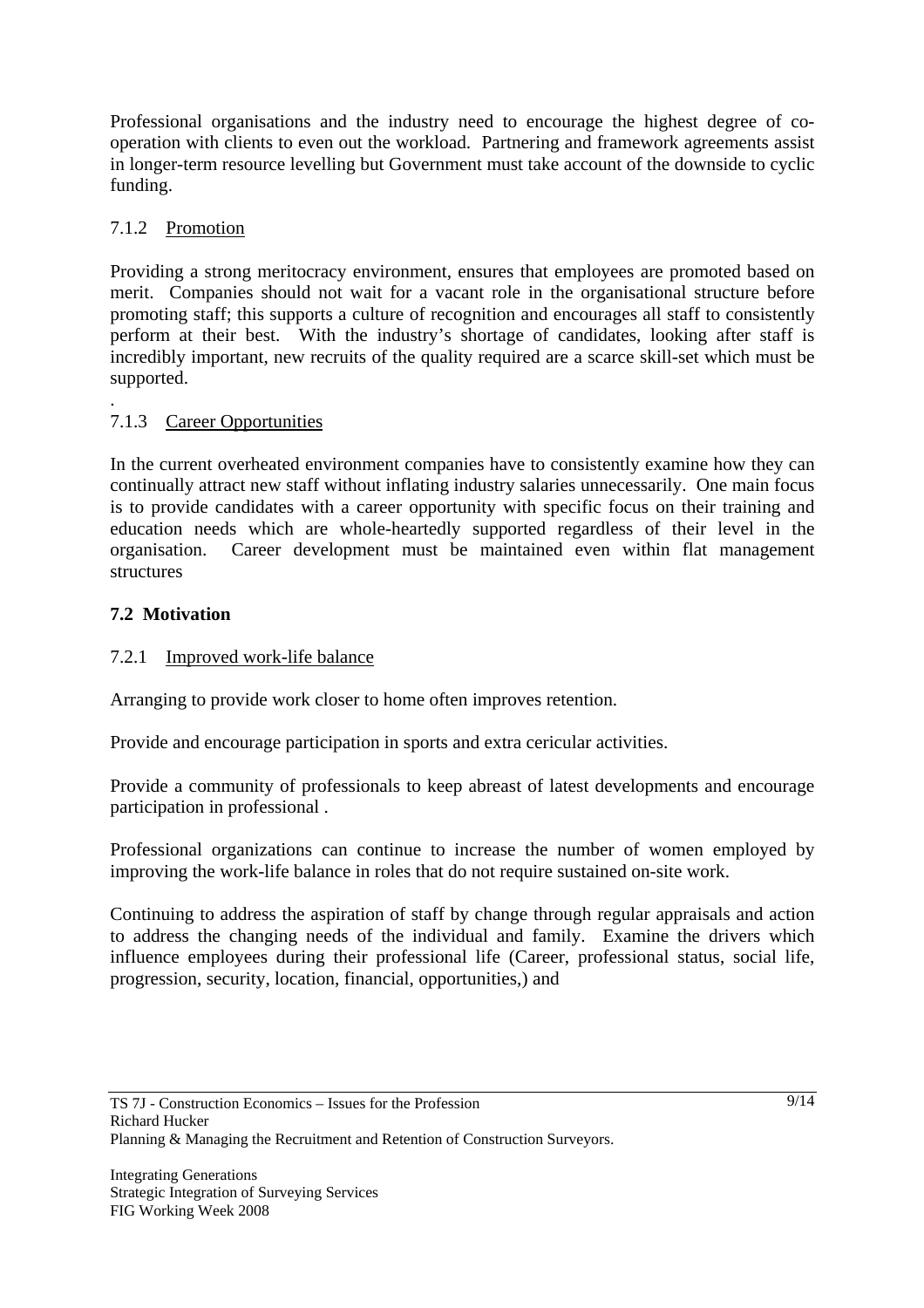#### 7.2.2 Training

#### Formally assess Skill Gaps

Companies need to formally assess individual's skill gaps. Only some 44 percent of employees in construction have formal needs assessment annually.

#### Formally review Performance Reviews

Companies need to formally assess performance at least annually. Only some 46 percent of employees in construction have formal performance reviews.

#### Structured Training Schemes

Training is normally divided into three areas. Technical Training, Management Training, Corporate Training,

Training schemes concentrate on the initial core technical capabilities but need to be extended to cover individual's total career period to retirement. Long term commitment to the individual will improve long term commitment to the company. Supervision and mentoring to continue

#### 7.2.3 Continuing Professional Development

Companies to provide career and organizational structures which allow people to develop their careers within increasingly flat management structures.

The industry needs to be seen as more attractive to a wider range of people.

Young people need to be persuaded of the benefits of a career in construction. Institutions need to be active in promoting the profession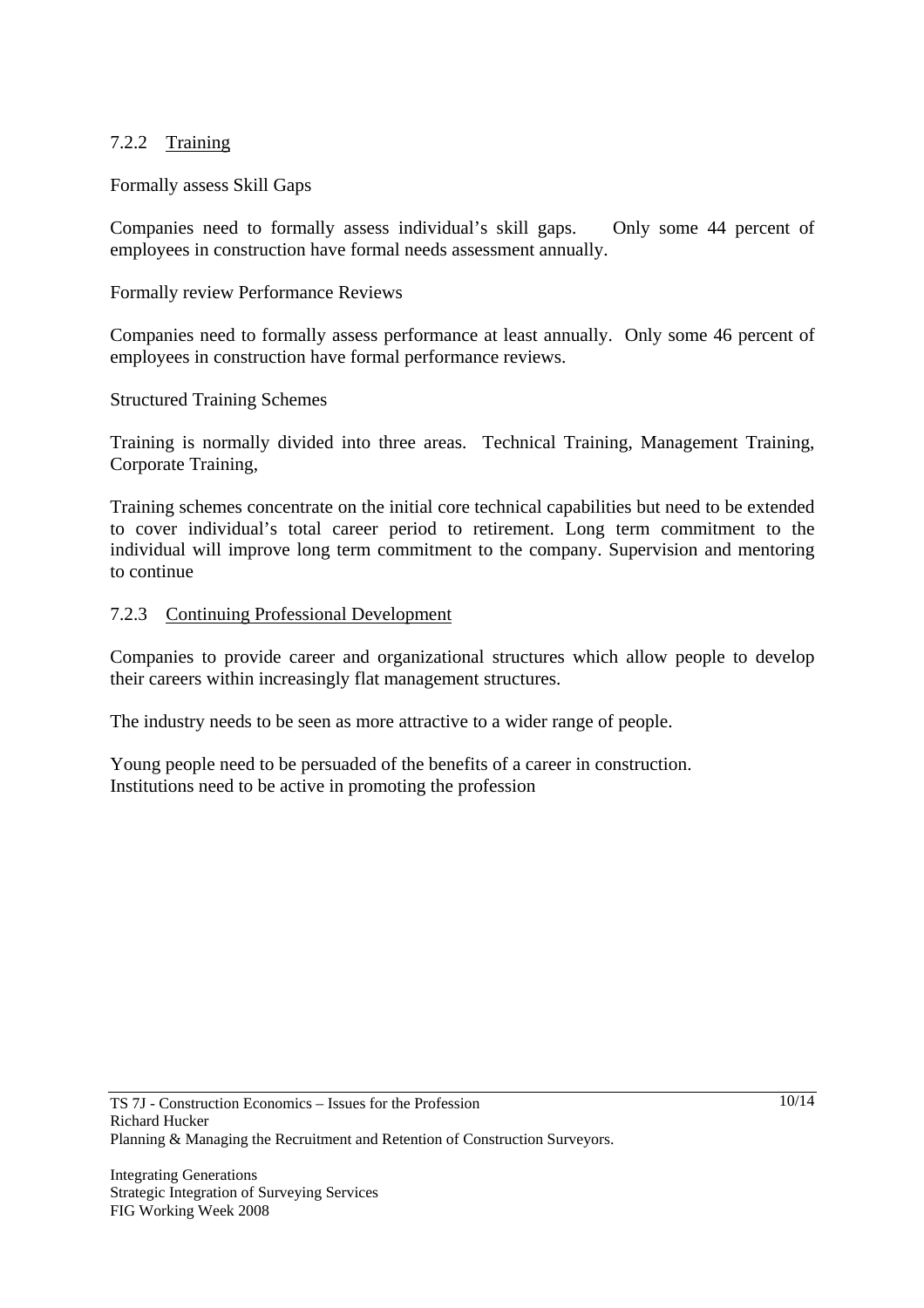## **8. INDUSTRY PRIORITIES**

National KPI's for the Construction Sector indicate that Employee Satisfaction is about 50% scoring 8/10 or better. Employer organisations and Professional organisations need to continue to raise the profile of working in construction and working as a professional surveyor.

All organizations need to try and improve the uncertainties attached to workloads over the long-term by lobbying clients for level workloads. Levelling internal demand may be achieved by working in a number of sectors and encouraging flexible movement between sectors.

Professional organisations need to work harder with schools and colleges to raise awareness of career opportunities in the profession

Succession planning will be crucial as the skill gap increases as retirement takes a greater effect. Companies need to take more involvement at an earlier stage of study periods. Greater use needs to be made of technician and non- cognate graduates.

#### **9. CONCLUSION**

.

.

**I**n an over-heated environment, management of all resources requires particular care. At present this is particularly true of the recruitment and retention of Quantity Surveyors in the United Kingdom

Recruitment and retention will be improved if best practice is understood and used. Lessons learnt during times of high demand should be used at all times. Lessons learnt when examining recruitment and retention of UK Quantity Surveying can be applied to all Surveyors in all countries

. Employers and Professional organisations need to continue to raise the profile of the profession and encourage a steady workload for the industry

Development of career path and training must be continued throughout the career and not end when professional competence has been achieved. The needs and drivers for employees have to be taken into account throughout their career.

Employers need to look at the tasks required of their professionally qualified quantity surveyors and those tasks which may be undertaken by staff with complimentary skills.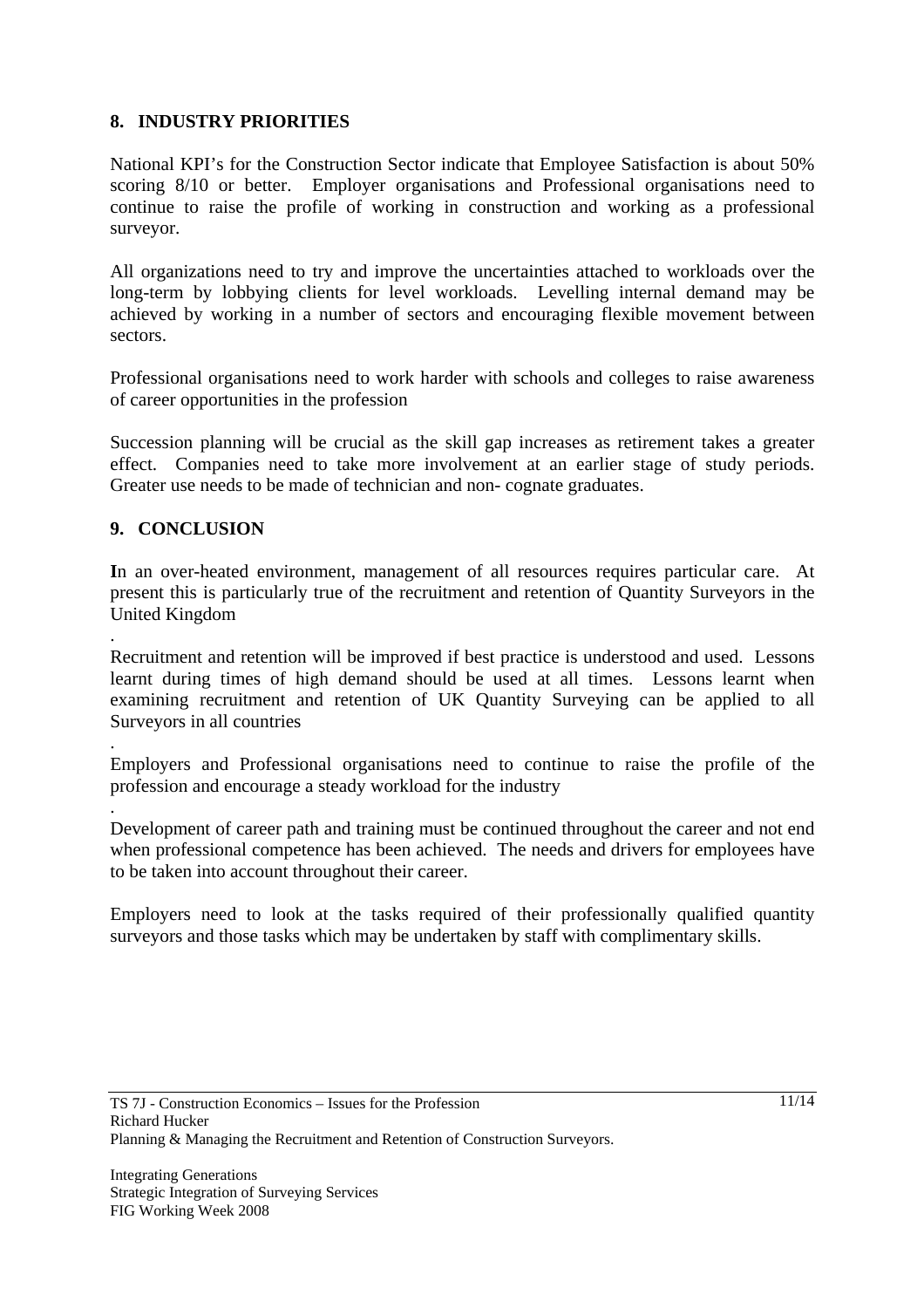## **Appendix 1**

#### **Recruitment**

| <b>Step</b>    | <b>Description</b>             | <b>Comments</b>                              |  |
|----------------|--------------------------------|----------------------------------------------|--|
|                | Profile                        | Raise profile of Industry, profession &      |  |
|                |                                | company.                                     |  |
| $\mathbf{1}$   | Programme                      | Programme forward works as far<br><b>as</b>  |  |
|                |                                | possible. Continually review demand.         |  |
| $\overline{2}$ | <b>Organisation Chart</b>      | Determine organisation to suit forecast      |  |
|                |                                | workload and populate organisation chart.    |  |
| 3              | Identify staff demand          | Determine staff requirements to<br>suit      |  |
|                |                                | workload and organisational structure.       |  |
| $\overline{4}$ | <b>Job Description</b>         | Prepare job descriptions of positions to be  |  |
|                |                                | filled.                                      |  |
| 5              | Requisition                    | Order recruitment through requisition.       |  |
| 6              | Advertise                      | Advertise position internally, externally, & |  |
|                |                                | through $3rd$ parties.                       |  |
| 7              | Review expressions of interest | Receive CV's applications & responses.       |  |
| 8              | Interview                      | Preliminary interview, technical interview.  |  |
| 9              | References                     | Take up references                           |  |
| 10             | Offer                          | Letter of offer                              |  |
| 11             | Acceptance                     | Written acceptance                           |  |
| 12             | <b>Start</b>                   | New employee starts                          |  |
| 13             | Process Payroll, tax, etc      | Complete all admissions paperwork            |  |
| 14             | Induction                      | Introduce employee to company                |  |

#### **Retention**

| <b>Step</b>    | <b>Description</b> | <b>Comments</b>                               |
|----------------|--------------------|-----------------------------------------------|
|                | Training           | Provide training programme at each stage of   |
|                |                    | development and match to appraisals $\&$      |
|                |                    | reviews                                       |
| $\mathcal{D}$  | Remuneration       | Regular reviews of the market place,          |
|                |                    | Regular assessment $\&$ reviews of the        |
|                |                    | individual                                    |
| 3              | Life Style         | Provide opportunities for improved life style |
| $\overline{4}$ | Mobility           | Recognise the mobility requirements of the    |
|                |                    | individual and the changes that occur with    |
|                |                    | changes in family circumstances.              |
|                | Promotion          | Provide career opportunities and promotion    |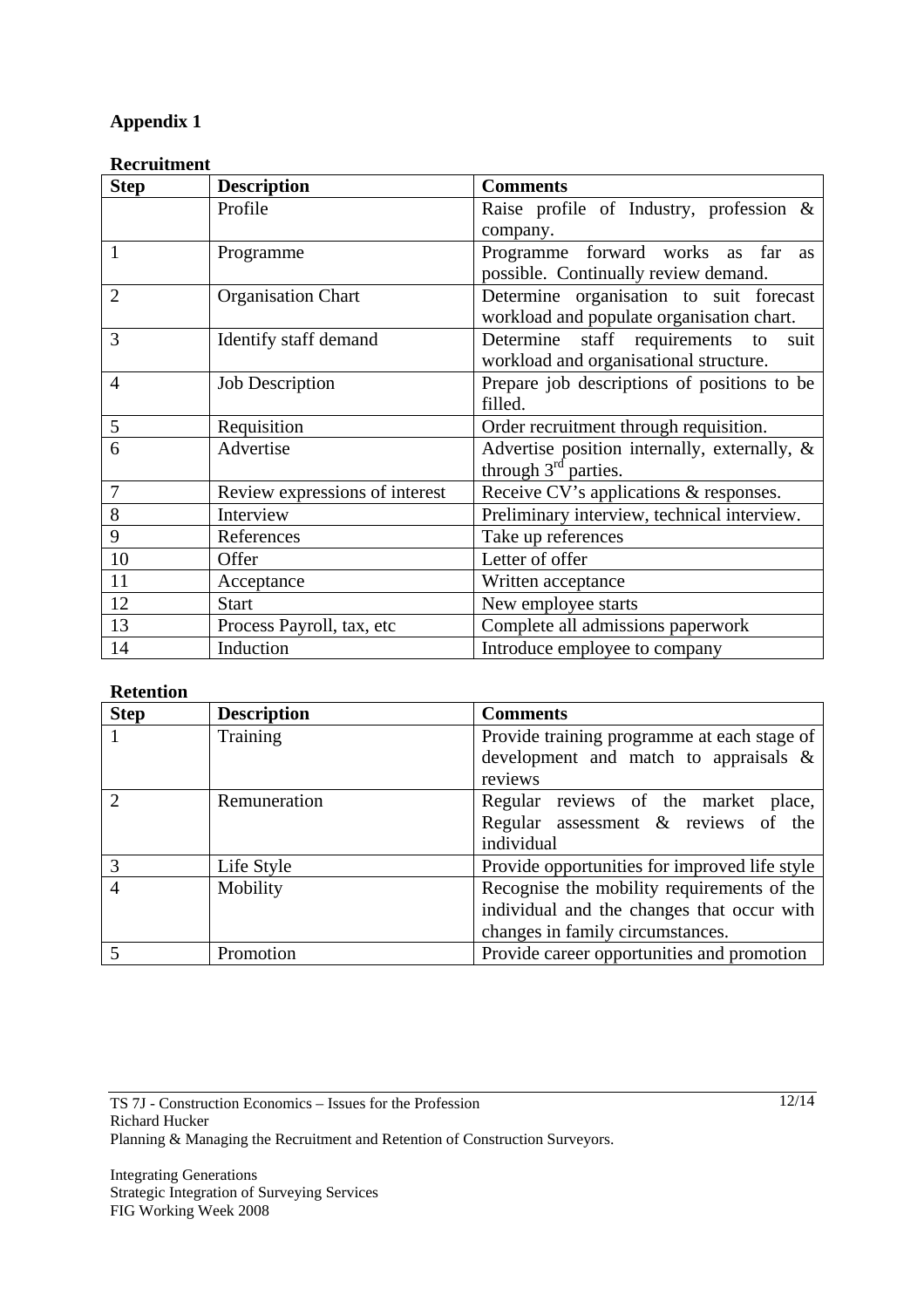|                  | miormanon to be avanable to hew recruits (Contract or Employment uctans)<br><b>Description</b> | <b>Comments</b>                              |  |
|------------------|------------------------------------------------------------------------------------------------|----------------------------------------------|--|
| $1*$             | Position                                                                                       | Describing Role                              |  |
| $\overline{2}$   | Job Title                                                                                      | If not included in enquiry package           |  |
| $3*$             | Reporting To                                                                                   | Senior Line Manager                          |  |
| $4*$             | <b>Initial Location</b>                                                                        | Initial place of work                        |  |
| $\overline{5*}$  | Starting date                                                                                  | Date employment commences/continuous.        |  |
| $\boldsymbol{6}$ | <b>Induction Agenda</b>                                                                        | Agenda for induction to the company          |  |
| $\overline{7}$   | Corporate style guide                                                                          | Format, colour etc [letters, business cards] |  |
| 8                | <b>IT Rules</b>                                                                                | Use of IT within the company                 |  |
| 9                | Data Protection Policy                                                                         | Compliance with data protection act          |  |
| 10               | <b>Emergency Evacuation</b>                                                                    | Relating to place of work                    |  |
| $11*$            | <b>Standard Working Week</b>                                                                   | Core Working hours, start and finish times.  |  |
| 12               | Overtime                                                                                       | Payment (if any) for overtime and travel.    |  |
| 13               | Holidays                                                                                       | Holiday entitlement, calculation, year.      |  |
| 14               | Public Holidays                                                                                | Payment for Public Holidays                  |  |
| 15               | Salary package                                                                                 | Salary details and how paid                  |  |
| 16               | <b>Bonus</b>                                                                                   | Details of scheme/share investment etc       |  |
| 17               | Pension & Life Assurance                                                                       | Details of scheme                            |  |
| 18               | Healthcare                                                                                     | Provision of Private Medical Cover           |  |
| 19               | Sickness                                                                                       | Policy if unable to attend work              |  |
| 20               | <b>Authorised Absences</b>                                                                     | <b>Guidance Notes</b>                        |  |
| 21               | <b>Maternity Leave</b>                                                                         | Policy                                       |  |
| 22               | Paternity Leave                                                                                | Policy                                       |  |
| 23               | Development Programme                                                                          | Details of development expected              |  |
| 24               | <b>Training Programme</b>                                                                      | Details of training available/planned        |  |
| 25               | Car/Car allowances                                                                             | Car grade, tax, car scheme or allowance.     |  |
| 26               | Allowable expenses                                                                             | Guidance on expenses policy                  |  |
| 27               | Probationary Periods                                                                           | Normally 3 months on first appointment.      |  |
| 28               | Loans                                                                                          | Policy                                       |  |
| 29               | Disciplinary                                                                                   | Policy                                       |  |
| 30               | Grievance                                                                                      | Procedures                                   |  |
| $31*$            | Any special conditions                                                                         | Additional terms & conditions                |  |
| $32*$            | Details of employer                                                                            | Company name and registered address          |  |
| $33*$            | Terms of employment                                                                            | Temporary, permanent etc                     |  |
| 34               | <b>Security Policy</b>                                                                         | Right to search, screening for drugs etc     |  |
| 35               | Notice of termination                                                                          | Minimum periods of notice                    |  |
| 36               | Confidentiality                                                                                | Data Protection Act                          |  |
| 37               | Health & Safety                                                                                |                                              |  |
| 38               | <b>Company Capability Profile</b>                                                              |                                              |  |
| 39               | Childcare vouchers                                                                             | In support of childcare arrangements         |  |

## **Appendix 2 Information to be available to new recruits (Contract of Employment details)**

Notes: - \* normally part of letter of offer

TS 7J - Construction Economics – Issues for the Profession Richard Hucker

Planning & Managing the Recruitment and Retention of Construction Surveyors.

Integrating Generations Strategic Integration of Surveying Services FIG Working Week 2008

13/14